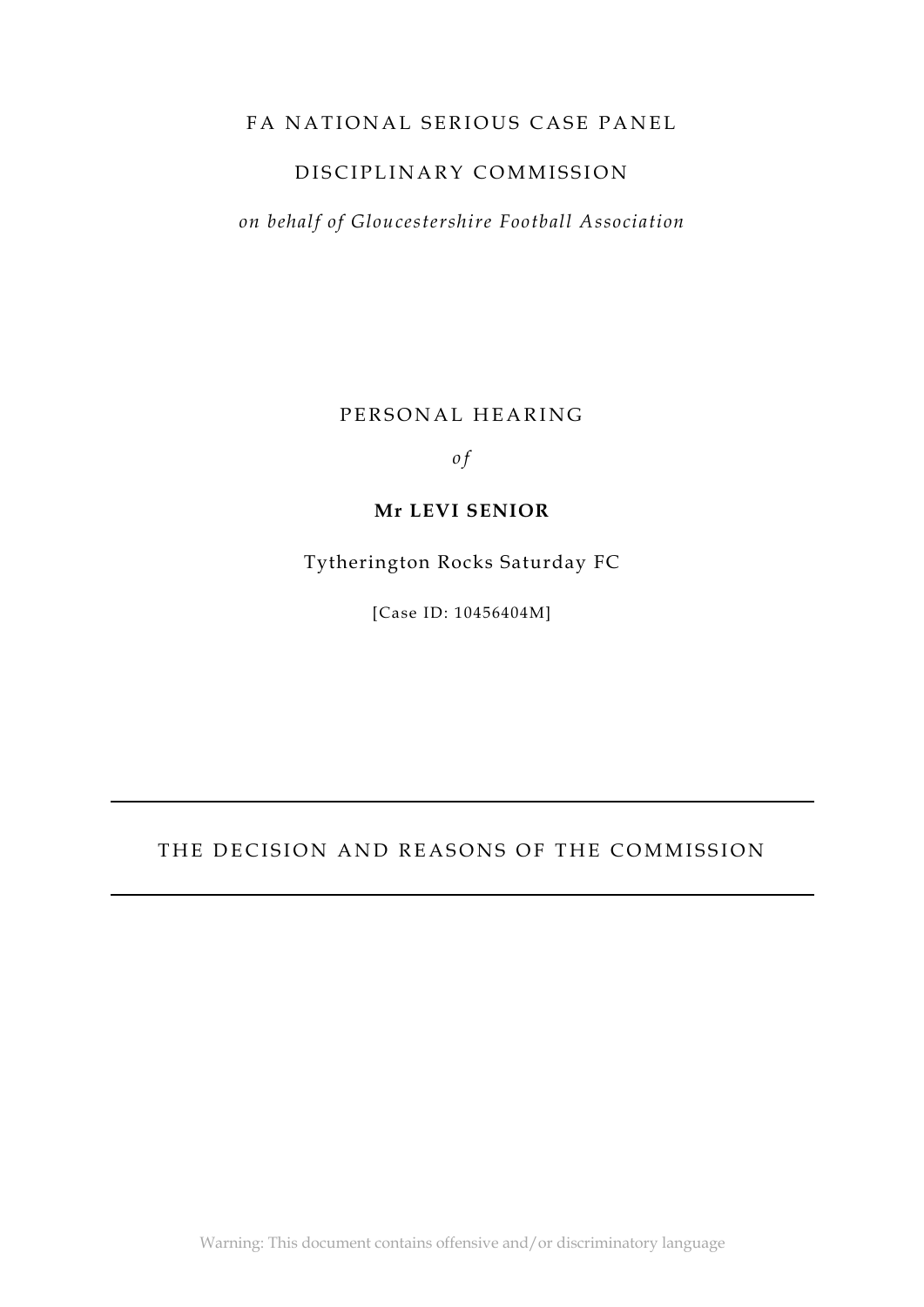| Content          |                                                                | Page Paragraphs |
|------------------|----------------------------------------------------------------|-----------------|
| 1.               | Introduction $\frac{1}{2} - 3$                                 |                 |
| 2.               | The Charge $\frac{1}{4} - 9$                                   |                 |
| 3.               |                                                                |                 |
| $\overline{4}$ . | The Commission $\frac{4}{12} - 13$                             |                 |
| 5.               |                                                                |                 |
| 6.               |                                                                |                 |
| 7.               | The Findings & Decision $\frac{11}{200}$ 40 - 51               |                 |
| 8.               | Previous Disciplinary Record <b>Manual Accord 22 Accord</b> 46 |                 |
| 9.               | Mitigation 27 Alimeter 2014                                    |                 |
|                  |                                                                |                 |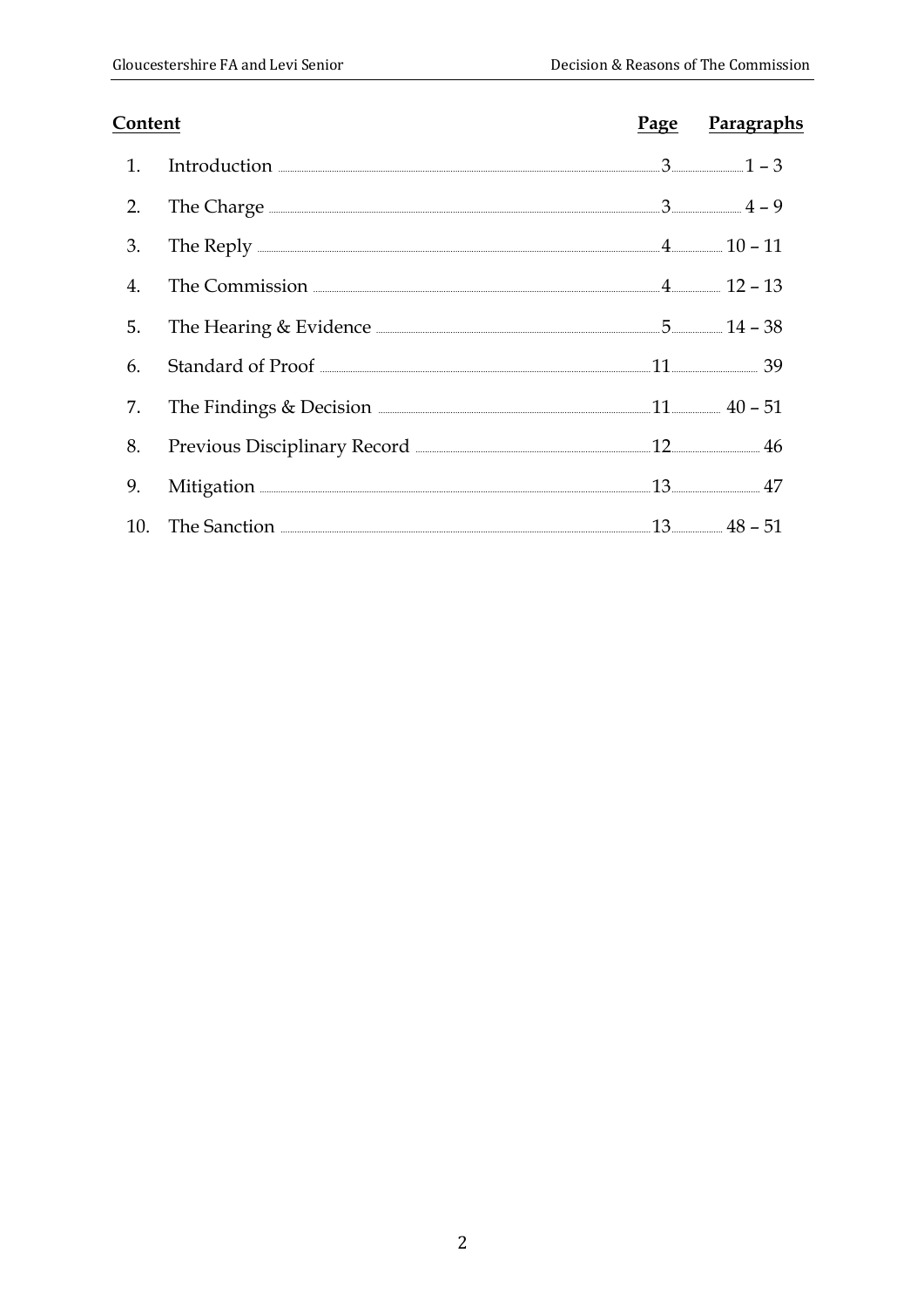### **Introduction**

- 1. On 07 August 2021, Tytherington Rocks FC ("Tytherington", the "Club") Saturday First team, played a Western Football League, Division One, away fixture against Bishop Sutton FC ("Bishop Sutton") First team – collectively the "match".
- 2. The Match Officials were Mr Jack Clench (Referee), Mr Martin Pearse (Assistant Referee) and Mr Oliver Loveridge (Assistant Referee). The three Match Officials submitted reports of a Tytherington player's conduct from this match.
- 3. Gloucestershire Football Association ("Gloucestershire FA") investigated the reported incident.

### **The Charge**

- 4. On 24 August 2021, Gloucestershire FA charged Mr Levi Senior, a Tytherington player:
	- 4.1. with misconduct for a breach of FA Rule E3 Improper Conduct against a Match Official (including physical contact or attempted physical contact and threatening and/or abusive language/behaviour), contrary to FA Rule E3.1, (Charge 1);
	- 4.2. with an Alternate Charge of misconduct for a breach of FA Rule E3 Improper Conduct against a Match Official (including threatening and/or abusive language/behaviour), contrary to FA Rule E3.1, (Alternate Charge 1); and
	- 4.3. it was alleged that Mr Senior had attempted to head-butt the Referee after being dismissed from the field of play during the match, which constitutes Attempted Physical Contact or Attempted Threatening and Abusive Behaviour against a Match Official as defined in the FA Regulations.
- 5. Gloucestershire FA advised in the charge letter that, due to the serious nature of the offence, Mr Senior was immediately suspended from all football and football activities until his case had been dealt with by a disciplinary commission.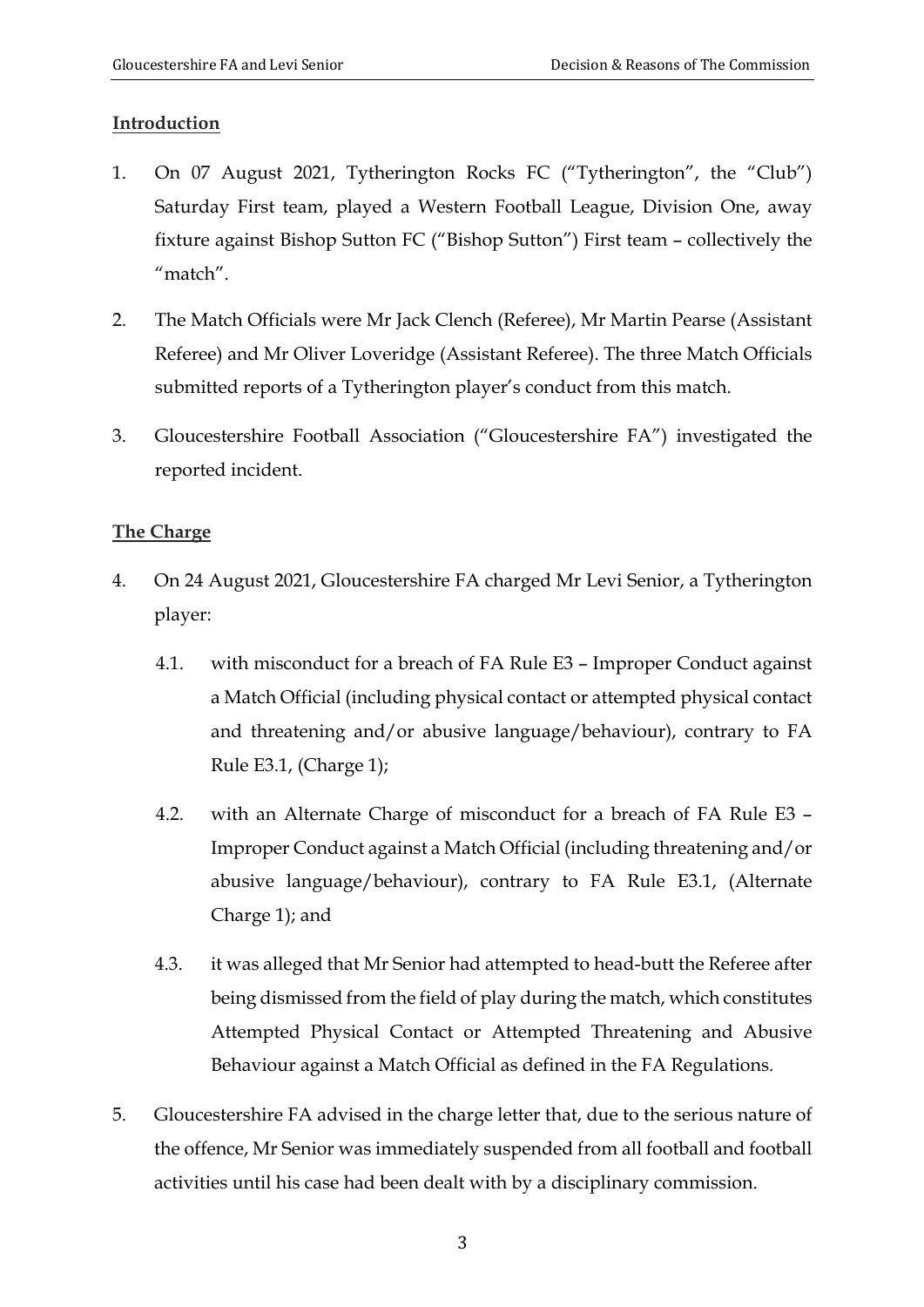- 6. The relevant section of FA Rule E3 states 1:
	- *"E3.1 A Participant shall at all times act in the best interest of the game and shall not act in any manner which is improper or brings the game into disrepute or use any one, or a combination of, violent conduct, serious foul play, threatening, abusive, indecent or insulting words or behaviour.*

*[…]"*

- 7. The *Physical Contact or Attempted Physical Contact* under *Offences against Match Officials* in the Disciplinary Regulations states 2:
	- *"96.2 Physical contact or attempted physical contact: physical actions (or attempted actions) that are unlikely to cause injury to the Match Official but are nevertheless confrontational, examples include but are not limited to: pushing the Match Official or pulling the Match Official (or their clothing or equipment); and*

*[…]"*

- 8. Gloucestershire FA included with the charge letter the evidence that they intended to rely on in this case.
- 9. Mr Senior was required to respond to his charges by 31 August 2021.

### **The Reply**

- 10. On 06 September 2021, Mr Senior responded by denying all his charges and requested to attend a Personal Hearing.
- 11. A letter, dated 06 September 2021, from the Club Secretary, Mr R.B. Whittaker, and an undated witness statement from Mr Nathan Croot, the Club Captain, were submitted with the response to the charges.

### **The Commission**

12. The following members of the FA National Serious Case Panel were appointed by The Football Association ("The FA") to this Discipline Commission (the "Commission", "we/us"):

<sup>&</sup>lt;sup>1</sup> p. 124 of FA Handbook 2021/22 <sup>2</sup> p. 194 of FA Handbook 2021/22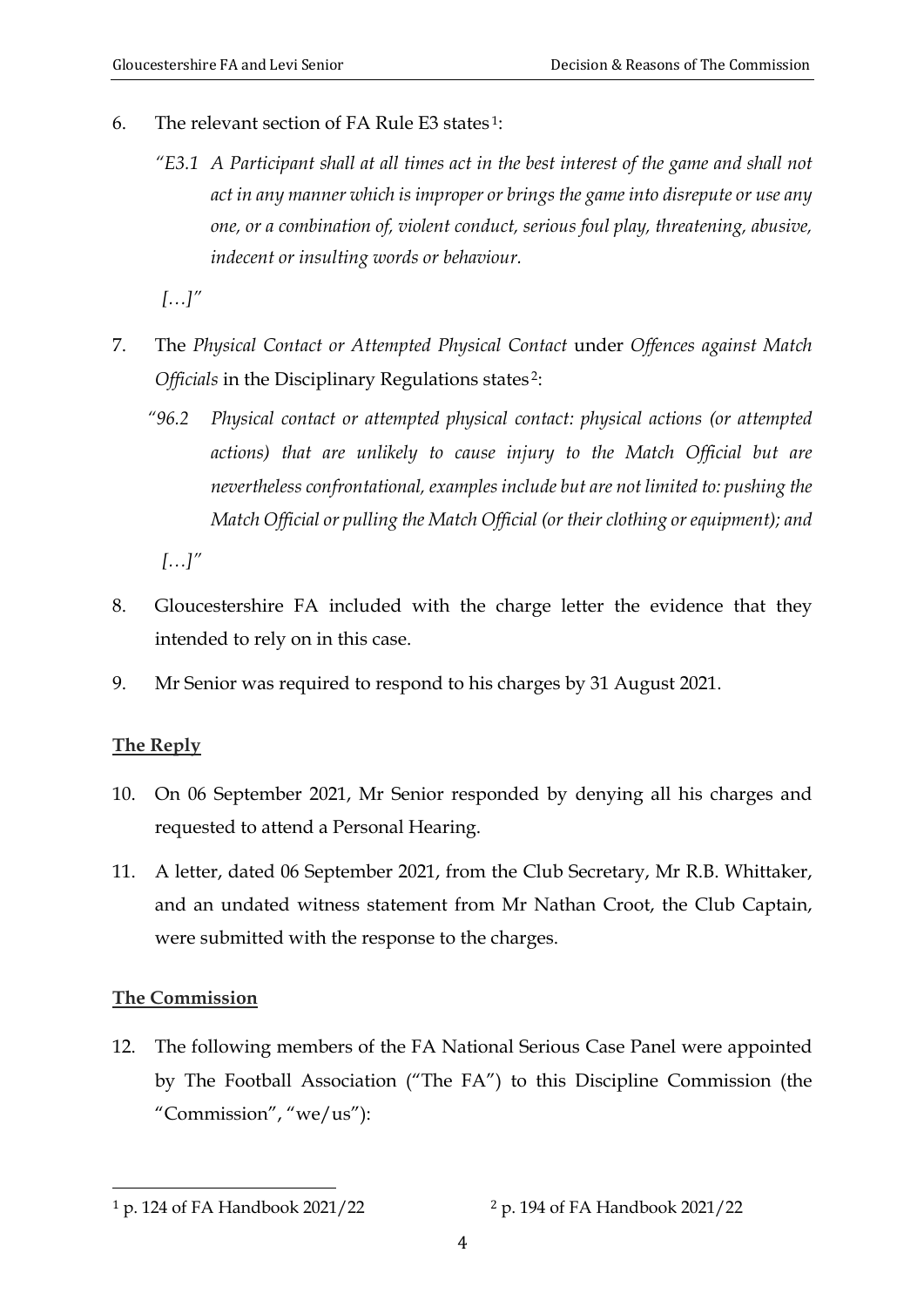Mr Thura KT Win (Chairman); Mr Andy Chaplin; and Mr Steve Francis.

13. Mrs Debbie Sowton, a member of the FA National Secretary Panel and from Hampshire FA, acted as the Secretary to the Commission.

#### **The Hearing & Evidence**

- 14. We convened at 7:00pm on 22 September 2021 via videoconference for this Personal Hearing (the "Hearing").
- 15. We had received and read the bundle of documents and viewed the video clip, submitted in evidence on behalf of Mr Senior, multiple times, both in normal speed and in slow motion, prior to the Hearing.
- 16. The following is a summary of the principal submissions provided to us. It does not purport to contain reference to all the points made, however the absence in these reasons of any particular point, or submission, should not imply that we did not take such point, or submission, into consideration when we determined the matter. For the avoidance of doubt, we have carefully considered all the evidence and materials furnished with regard to these cases.
- 17. The Hearing was attended by:
	- 17.1. Mr Senior;
	- 17.2. as witness for the County FA in support of the charges:

17.2.1. Mr Jack Clench, the Referee; and

- 17.2.2. Mr Martin Pearse, the senior Assistant Referee;
- 17.3. as witnesses for Mr Senior in defence of his charges:

17.3.1. Mr Jake Edwards, the Club Assistant Manager;

- 17.3.2. Mr Troy Monks, the Club Chairman; and
- 17.3.3. Mr Nathan Croot, the Club Captain.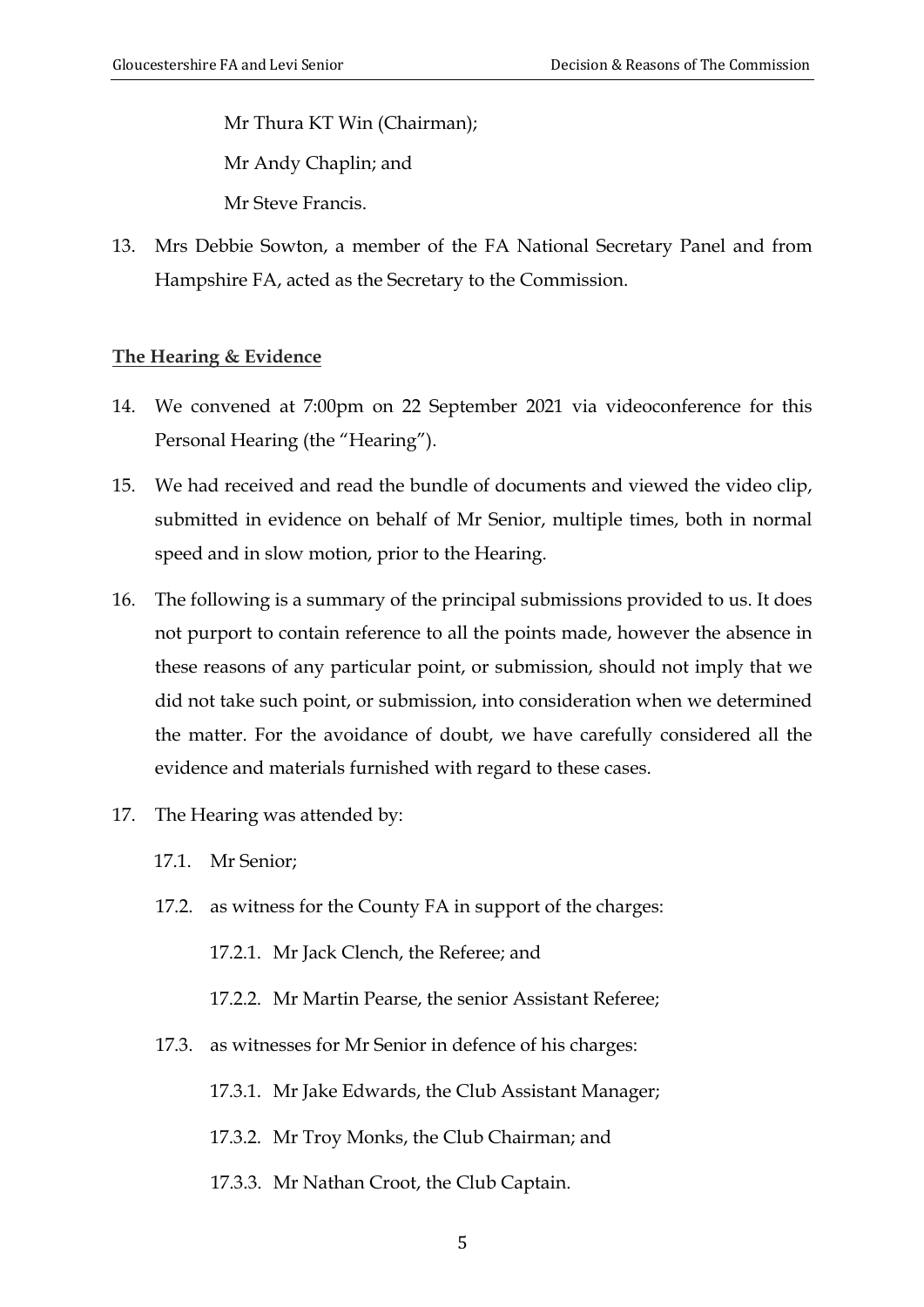- 18. During the case management process at the start of the Hearing, we explained to Mr Senior, and asked what was in dispute, in order that everyone can focus on the evidence in relation to the disputed issues. Mr Senior told us that he swore at the Referee but did not, or made attempt to, head-butt the Referee.
- 19. Mr Clench, the Referee, was the first witness to give live evidence. Mr Clench confirmed his report, dated 09 August 2021, in which he stated (we quote):

"*After being shown the red card, Levi Senior (the player dismissed) made his way towards me saying 'you are a fucking joke'. As he reached my immediate vicinity he lowered his head towards me before pulling away at the last possible moment. He then left the field of play. I consider it as a threat at the time as he walked towards me, I genuinely thought he was going to head butt me. As I said he got extremely close to the side of my face / head and withdrew as he walked past me.*"

- 20. During his live evidence, Mr Clench told us that: he had only made one report two days after the match; after the red card, Mr Senior made his way towards him from four or five yards; Mr Senior is taller than him, Mr Senior ducked down a bit; no words were exchanged then; he stayed looking at Mr Senior; Mr Senior got to about a couple of inches from his face and pulled away; there was no contact; he thought Mr Senior was going to head butt him, but he stood his ground and did not move; there were a few players around and he could not move in an evasive reaction; no benefit to react and he said nothing to add when Mr Senior suggested it would be natural instinct to move out of the way; he disagreed with the version of events being put forward by Mr Senior; and the comment, which Mr Senior admitted he said was "*Ref, that's fucking shit*", was not what was said, but it was as reported by him.
- 21. Mr Pearse, the senior Assistant Referee, was next to give live evidence. Mr Pearse confirmed his report, dated 18 August 2021, in which he stated (we quote):

"*I was the Senior Assistant Referee and I saw Levi Senior commit a foul which resulted in a second yellow card for the offence. I did not hear or see any reaction towards the Referee and only knew that the referee, Jack Clench, felt that Levi Senior acted in a threatening manner, after the game in the changing room, when Jack mentioned it.*"

22. During his live evidence, Mr Pearse told us that: he made the report on 18 August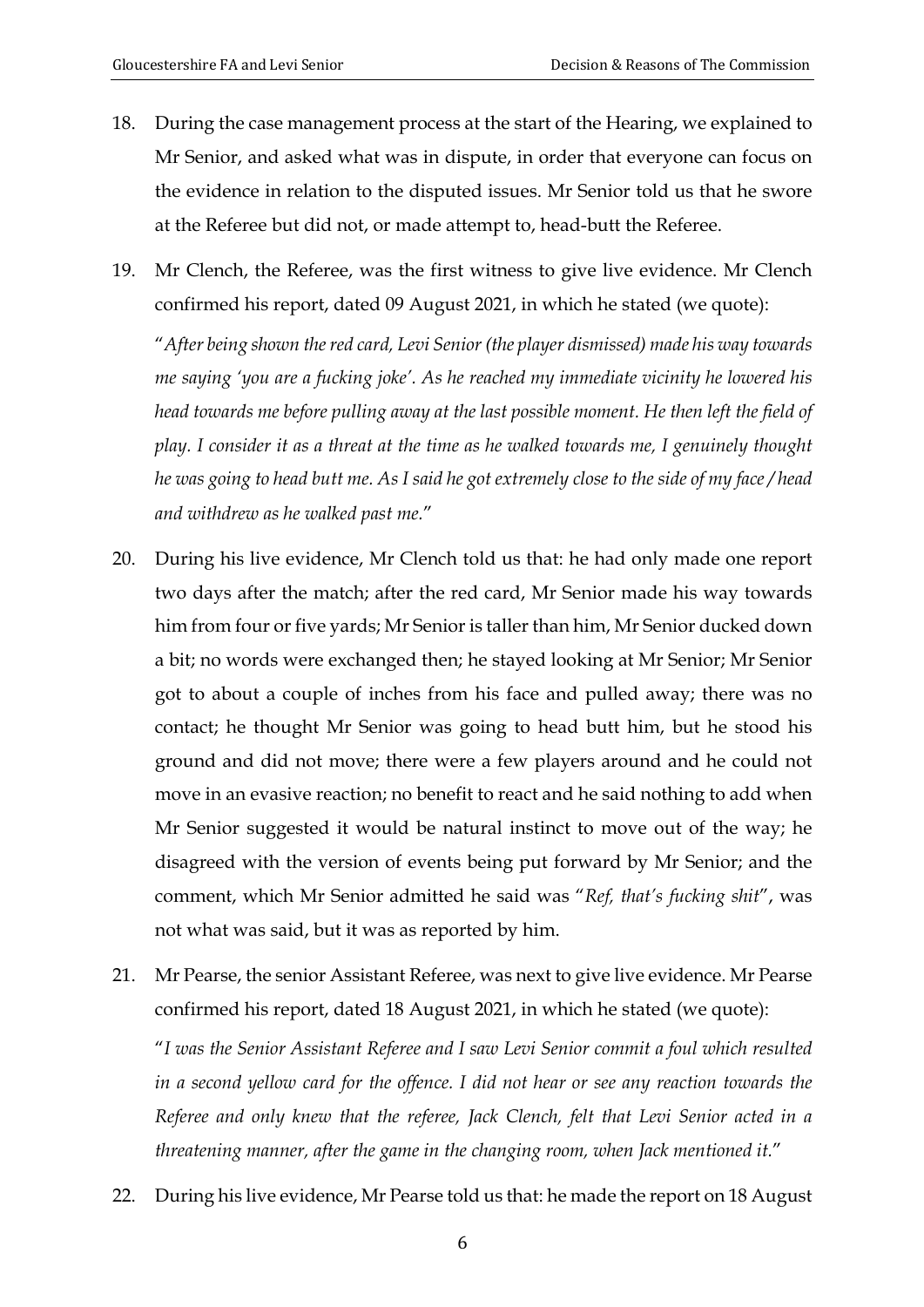2021 as it slipped his mind and he was reminded to submit his report; the incident was around the centre circle and he was quite away from the incident, about 30m away on the dugouts side; he was not aware of the incident at the time and did not witness it himself first-hand; the Referee told both Assistant Referees afterwards in the changing room; the other Assistant Referee did not give the impression that he witnessed it first-hand either when it was being told by the Referee; he did not notice the Referee being shaken-up by the incident and there was no impact on the Referee's performance for the remainder of the match, after the incident.

- 23. Mr Loveridge, the other Assistant Referee, was unable to attend the Hearing and, therefore, we were unable to test his evidence that he had submitted in a report, dated 17 August 2021. We would put appropriate weight to that evidence.
- 24. That concluded the evidence in support of the charges.
- 25. Mr Senior was next to give live evidence. Mr Senior had submitted a statement on 20 September 2021 when he said he was asked to submit one. Mr Senior confirmed his statement with a retraction of his suggestion he made of a friendship between the Referee and Assistant Referee. Mr Senior's statement had covered incidents prior to his dismissal, but the Commission was only concerned with the factual evidence of what happened after Mr Senior being shown the red card and him leaving the field of play. In that regard, Mr Senior had said in his statement that (we quote the relevant text):

"*I am writing this statement in regards to a false accusation which has been made against me. I would not attempt to physically assault neither threaten a match official on game day… I am the one who has been penalised and missed out games due to false accusations by both jack, and the linesman. The most senior official, who was also another linesman confirmed in his statement he did not witness any of this, which lays confusion to how one witnessed it, but the other didn't… The only thing I will apologise for, is swearing. After I went sent off due to being fouled, I said 'that's Fucking Shit ref' as I was walking off the pitch. I should not have used this language… I am not a malicious person, and neither would I be violent towards anyone. Yes I am competitive, but I wouldn't make any person feel threatened…*"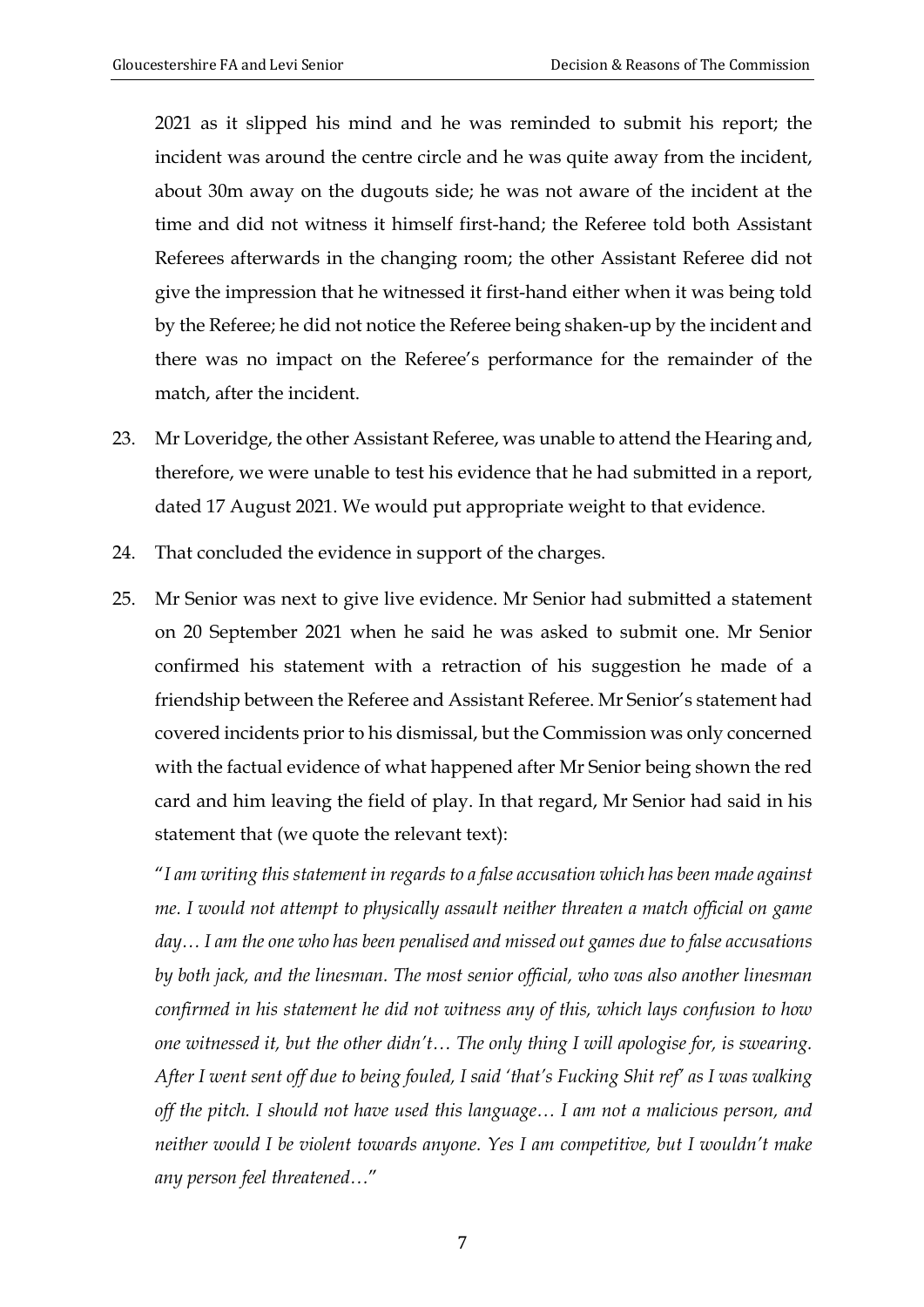- 26. During his live evidence, Mr Senior told us that: when he received the second yellow card, everyone was shocked; he turned around and said to the Referee "*Ref, that's fucking shit*"; he was not happy about being sent off; he walked past the Referee; and walked off the pitch.
- 27. We played the video clip evidence submitted and examined the relevant section of it with Mr Senior. The video clip showed that: after the red card was shown, Mr Senior and the Referee were in close proximity around the centre circle; Mr Senior was looking at the Referee and, from the angle of his head, the Referee was appeared to be looking to his own right; Mr Senior, who is taller than the Referee, appeared in the video at that time to be about the same height as the Referee, meaning Mr Senior had lowered part of his body to be in approximate same height as the Referee; Mr Senior then appeared to have stood up or standing straighter, becoming taller again, as he walked past the Referee; there was no instinctive body reaction from the Referee to the alleged threat, who had said in his report that he felt threatened and that he thought Mr Senior was going to head-butt him, either at the time of them being very close or after Mr Senior had walked past him; immediately after the red card was shown, there appeared to be Mr Senior, the Referee and a couple of other players, with plenty of space behind the Referee and to his right to instinctively move if the threat was there; the Referee did not turn to look at Mr Senior to see what Mr Senior would do next or to ensure that Mr Senior was leaving the field of play; the Referee remained facing away and moved in the direction he was facing (opposite direction to Mr Senior was going); but Mr Senior turned around to look back, as he got closer to the touchline.
- 28. During our questioning, Mr Senior told us that: he is taller than the Referee; he was looking at the Referee's face and focussed on the Referee; he was about one foot in front of the Referee and made adjustment to move around the Referee towards the touchline; he made a comment then; he was frustrated on the day but there was no intention to head-butt the Referee.
- 29. Mr Jake Edwards, the Club Assistant Manager, was next to give live evidence. Mr Edwards had also submitted a statement on 20 September 2021 when he said he was asked to submit one. Mr Edwards confirmed his statement, which states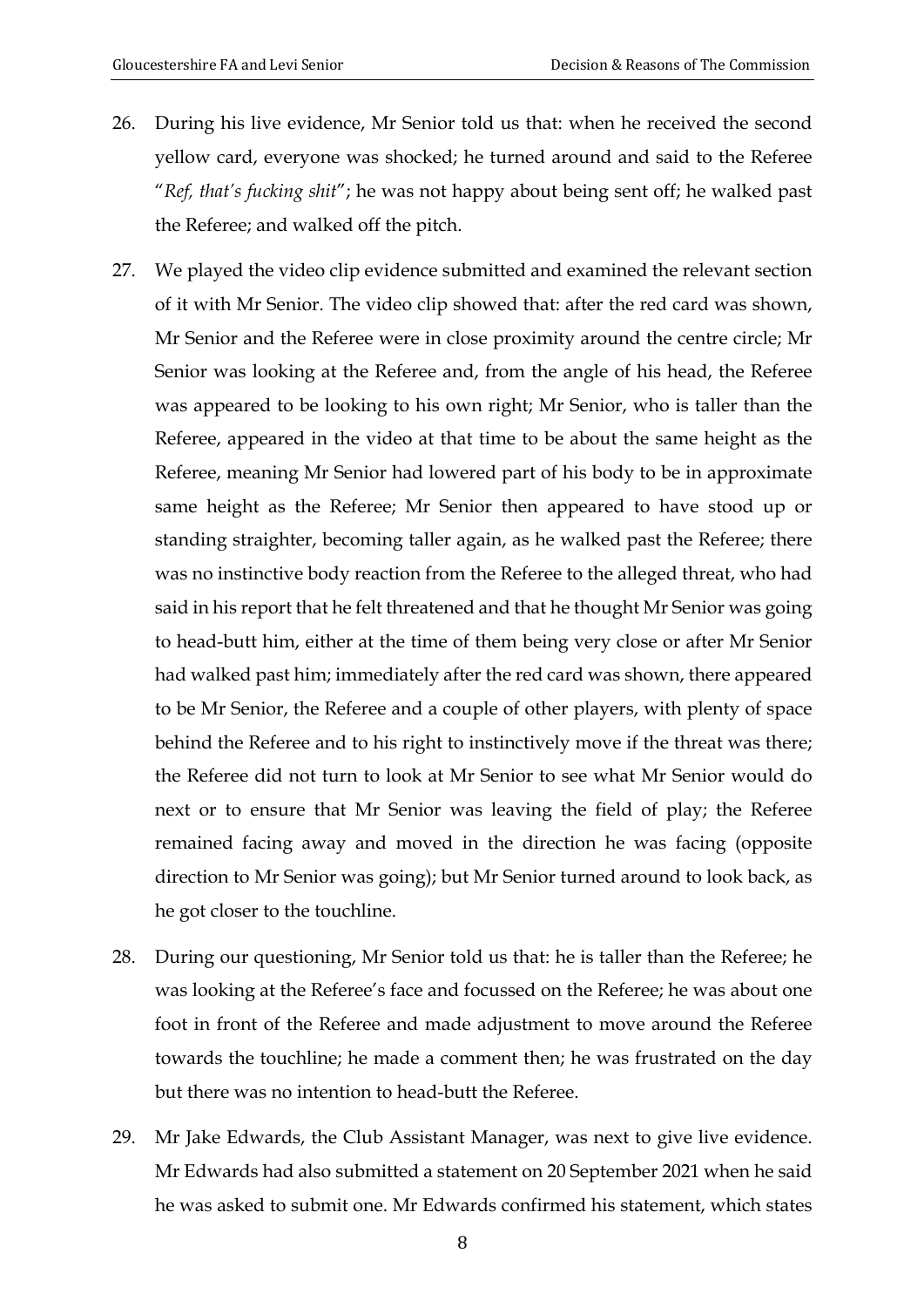(we quote the relevant text):

"*… I had a clear view of the instance from the dugout… When Levi is given his second yellow card Levi walks straight of the field of play. As Levi walks off the pitch he does say to the Ref "That's fucking shit ref" Although Levi shouldn't have said this towards the ref. Levi has reacted towards the wrong decision given against him… There was absolutely no attempted headbutt towards [the Referee]. As shown in the video [the Referee] does not flinch or react to Levi which if a headbutt was attempted then [the Referee] would have flinched just like anyone in that situation…*"

- 30. During his live evidence, Mr Edwards told us that: he was in the dugout about 20 to 30 yards from the incident and had an uninterrupted view; after the red card was shown, Mr Senior was making his way to the touchline when he made the comment "*that's fucking shit ref*", as he passed the Referee when slightly in front of or parallel to the Referee; the comment was not picked up by the camera, which was about five yards behind the dugout, and the spectators were also making noises; and Mr Senior did not make an attempt to head-butt the Referee.
- 31. Mr Troy Monks, the Club Chairman, was next to give live evidence. Mr Monks had not made a statement, but he told us during his live evidence that: he was in the stand at the time, which was about 30 to 40 yards from the incident; Mr Senior shouted "*what for?*" when he was shown the red card; Mr Senior walked towards the Referee and his head was down toward the Referee; as he walked past, he said "*you're shit*" in an aggressive way and some swearing; Mr Senior then walked off the pitch; and nothing he witnessed could be interpreted as a headbutt; and he was closer to the incident than the Assistant Referee on the opposite touchline.
- 32. Mr Nathan Croot, the Club Captain, was next to give live evidence. Mr Croot confirmed his undated statement, but it was submitted with the Reply to the charges 3, in which he stated (we quote the relevant text):

"*I was present at the game vs Bishop Sutton and in the dugout when the incident in question happened. I was looking directly at the event as it occurred. At no point did Levi attempt to headbutt the referee. I could see that he was visibly annoyed at the decision to* 

<sup>3</sup> para 11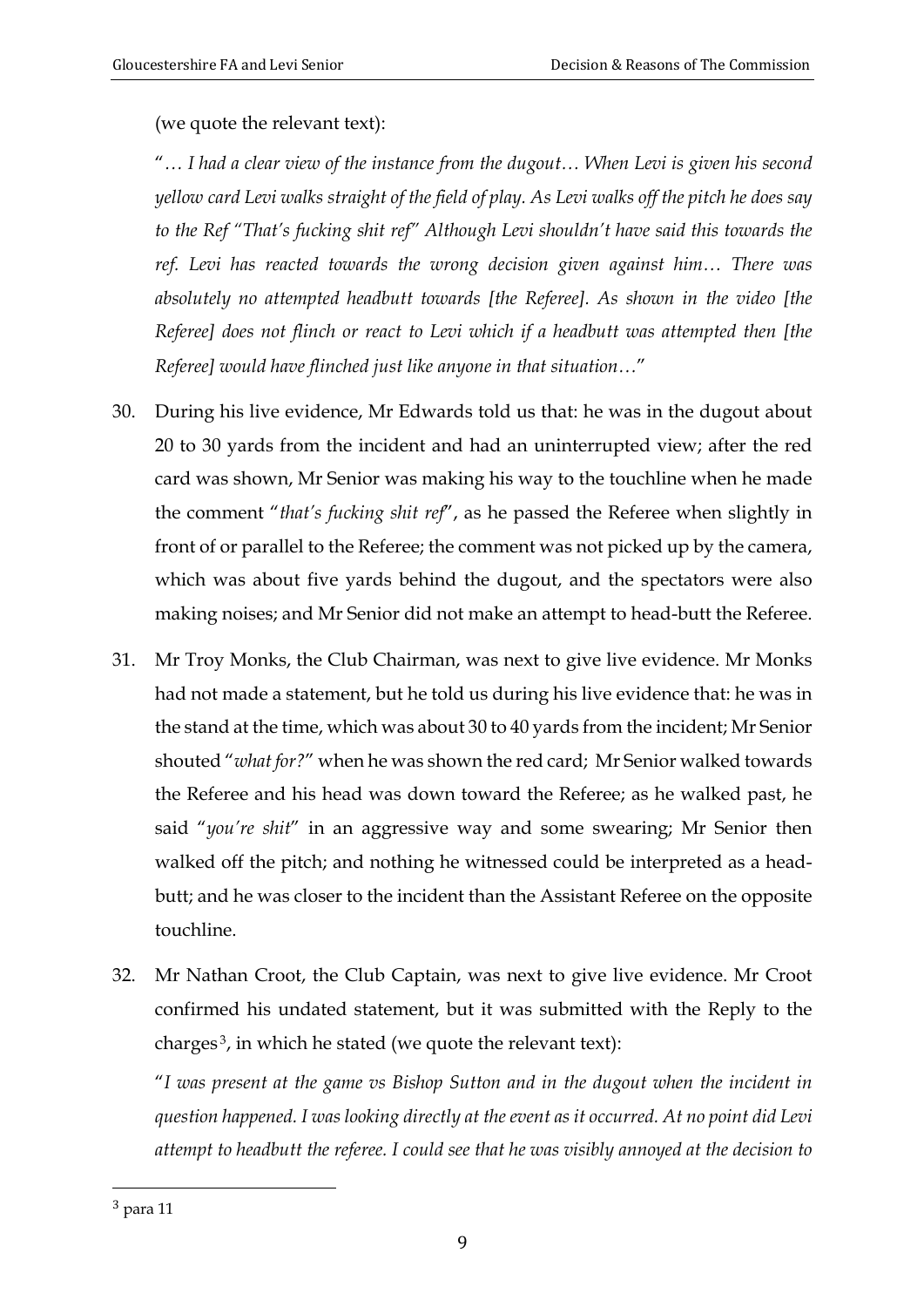*be sent off and may have even swore aloud, but I am convinced that there was nothing like a headbutt from Levi…*"

- 33. During his live evidence, Mr Croot added that: he was stood in the dugout, after coming off earlier due to an injury, and he had a clear view of the incident; Mr Senior was frustrated for being sent off; swore loudly, walked off towards the dugout; and Mr Senior made further mutterings as walked directly towards him.
- 34. A statement was also received from Mr Tiago Carreiras, the Manager, on 22 September 2021, but he did not attend the Hearing and, therefore, we were unable to test his evidence. We would put appropriate weight to that evidence.
- 35. That concluded all evidence and Mr Senior confirmed that all evidence had been presented and heard.
- 36. Mr Senior felt that he had not had a fair hearing as the Match Officials were allowed to give evidence on events beyond the incident in question, but he and his witnesses had to focus on the incident alone. We tried to explain to Mr Senior that only evidence relevant to the charges were admitted and that information on how the two Assistant Referees received the details of the incident in the changing room after the match was relevant as to whether they witnessed the incident first-hand themselves or whether they reported what was told to them by the Referee. Mr Senior and his witnesses included in their statements, what they said, were poor decisions and performance of the Referee during the match and their belief that the Referee was bias, which were not relevant in establishing liability, but that information could become relevant, if and when, the liability was established and if he wished to offer some of that information in mitigation. Mr Senior did not accept this explanation, so we advised Mr Senior that we would note that he felt he did not have a fair hearing.
- 37. For the record, in a discussion during our deliberations, all Commission Members unanimously agreed that Mr Senior was given a fair hearing and only relevant evidence were heard from, and relevant questions were put to, the Match Officials in support of the charges, Mr Senior and his witnesses in defence of the charges.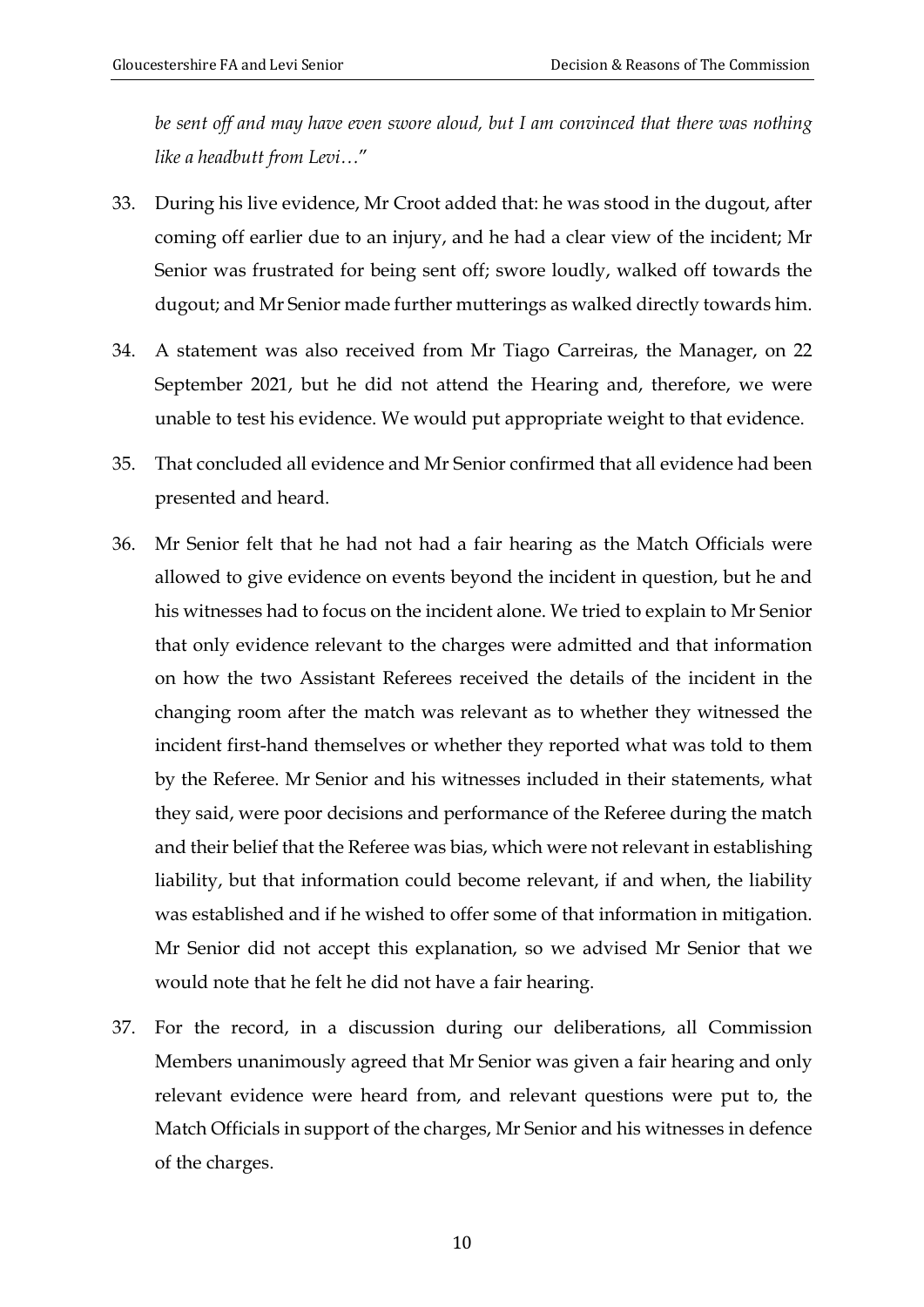38. In closing, Mr Senior told us that: he was trying to be as honest as he can be and he will deal with the consequences, but it was not right (to be falsely accused); he was missing football (due to interim suspension); he understands code of conduct; and he was guilty of swearing, but not for the physical contact charge.

## **Standard of Proof**

39. The applicable standard of proof required for this case is the civil standard of the balance of probability. This standard means, we would be satisfied that an event occurred if we considered that, on the evidence, it was more likely than not to have happened*.*

# **The Findings & Decision**

- 40. We found inconsistencies in evidence from various witnesses, which questioned the credibility of witnesses. The video evidence, whilst it did not completely show the incident of physical contact or attempted physical contact, it was valuable in seeing the contributory or associated evidence in relation to the alleged act, such as where the parties were looking at the material time, their respective reactions to this physical contact or attempted physical contact etc.
- 41. Based on the evidence and on the standard of proof required, we determined that Mr Senior had made two comments – one "*you are a fucking joke*" <sup>4</sup> as he walked towards the Referee after the red card was shown and the other "*Ref, that's fucking shit*" <sup>5</sup> was when he was looking at the Referee and focusing on the Referee's face before Mr Senior walked past the Referee towards the dugout.
- 42. From the video evidence<sup>6</sup>, we noted that, from the angle of his head, the Referee appeared to be looking to his own right and not at Mr Senior to be able to properly see the actions of Mr Senior at that time. We also did not see in the video clip any automatic instinctive body reaction from the Referee to the alleged threat or that Mr Senior was going to head-butt him, either at the time of them being very close or after Mr Senior had walked past him. There was plenty of space behind the Referee and to his right to instinctively move if the threat was there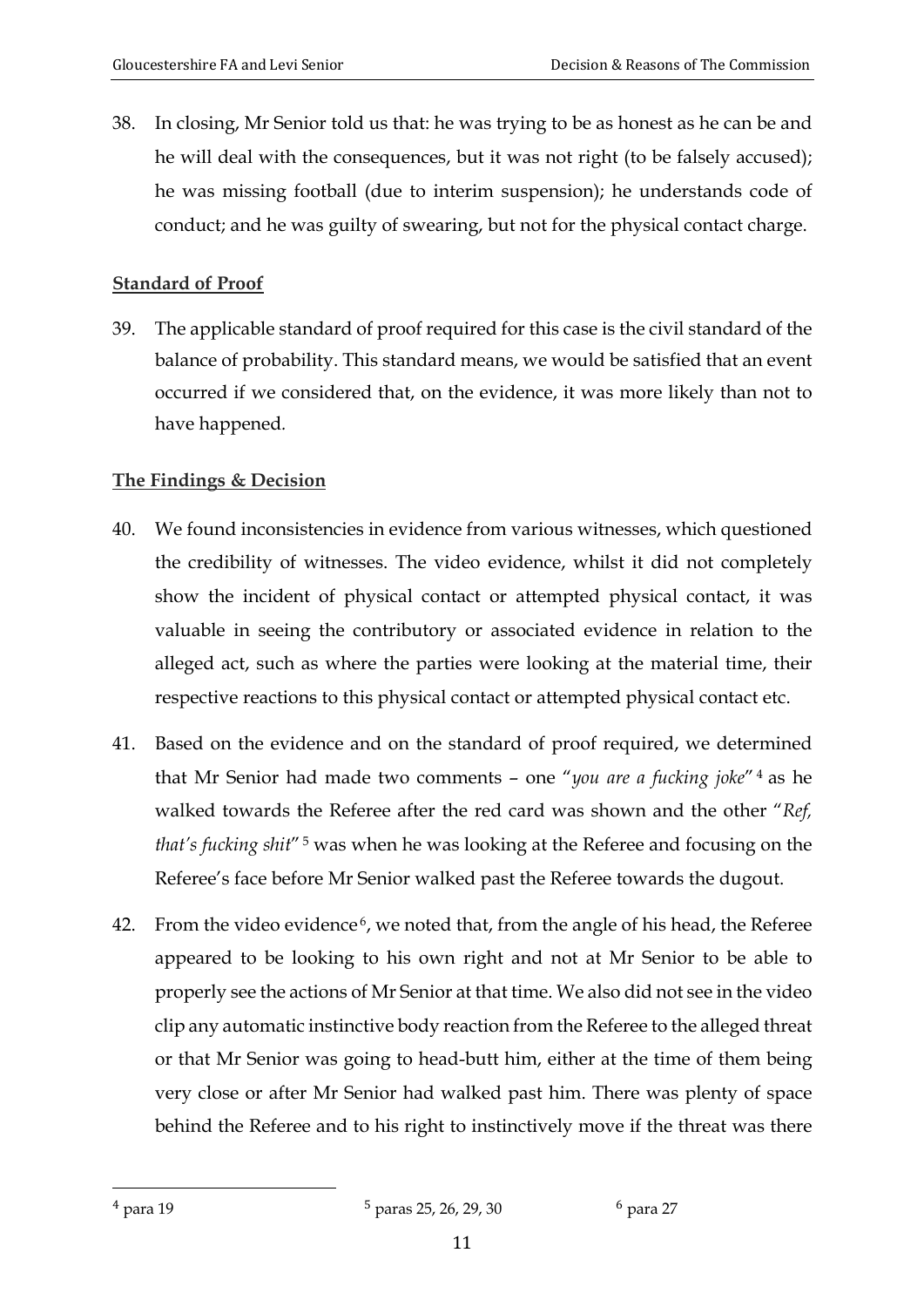and, if Mr Senior had posed a threat, the Referee did not turn to look to see what Mr Senior would do next or to ensure that Mr Senior was leaving the field of play. The Referee remained facing away and moved in the direction he was facing (opposite direction to Mr Senior was going), but Mr Senior turned around to look back, as he got closer to the touchline. We also noted from Mr Pearse<sup>7</sup> that he did not notice the Referee being shaken-up by the incident and there was no impact on the Referee's performance for the remainder of the match, after the incident. And, Mr Pearse did not report that the Referee had told him there was an attempted head-butt but simply "…*the referee, Jack Clench, felt that Levi Senior acted in a threatening manner…*" 8.

- 43. We were not persuaded that Mr Senior had made an attempt to head-butt the Referee. Therefore, we were unanimous in finding that the Charge 1 of Improper Conduct against a Match Official (including physical contact or attempted physical contact and threatening and/or abusive language/behaviour) <sup>9</sup> NOT PROVEN.
- 44. However, we found that Mr Senior had made two comments "*you are a fucking joke*" and "*Ref, that's fucking shit*"<sup>10</sup> to the Referee in an aggressive way<sup>11</sup> in his frustrations of being sent off, but we did not consider these comments were made in a threatening manner.
- 45. We were, therefore, unanimous in finding the Alternate Charge 1 of Improper Conduct against a Match Official (including threatening and/or abusive language/behaviour) <sup>12</sup> PROVEN, but WITHOUT the element of threatening behaviour. And, we assessed the initial level of seriousness and culpability of our findings in Mr Senior's case to be at a medium level.

# **Previous Disciplinary Record**

46. We then sought Mr Senior's offence history. Mrs Sowton advised us that Mr Senior has: four cautions in Season 2016/17; one dismissal in Season 2017/18; one misconduct for threatening behaviour in Season 2018/19 when he was given

<sup>7</sup> para 22

 $9$  para 4.1

<sup>8</sup> para 21

<sup>10</sup> para 41